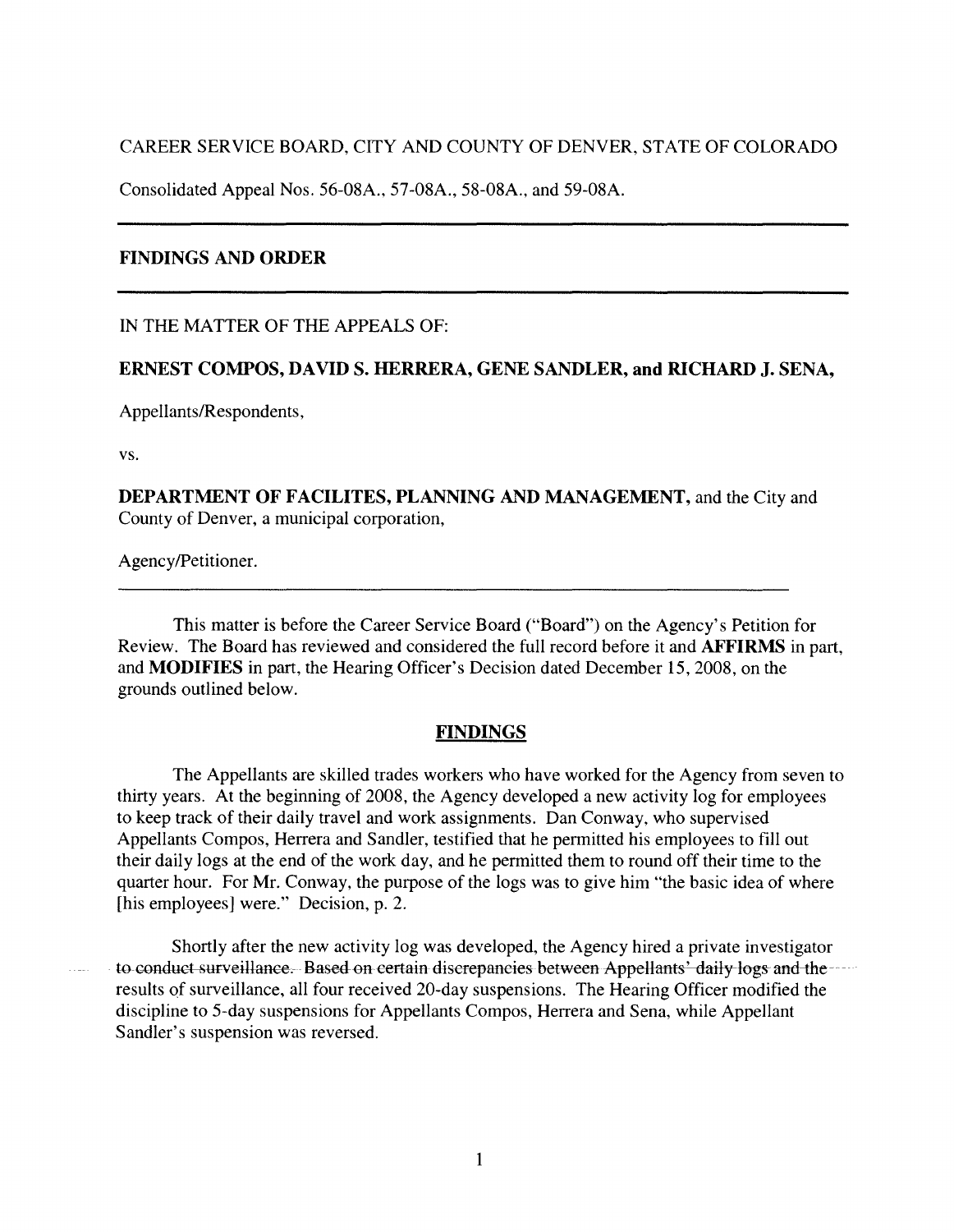### **A. Sufficiency of the Evidence.**

On appeal to the Board, the Agency challenges the sufficiency of the evidence that supports the Hearing Officer's findings and conclusions. However, under CSR 19-61 D., the Board may reverse on this ground only if the Hearing Officer's decision is not supported by the evidence in the record and is clearly erroneous. While the Agency places great stock in the testimony of Mr. Janowski and Mr. Quiroga, the two investigators who conducted the surveillance, it is the responsibility of the Hearing Officer to judge credibility and weigh conflicting evidence. When the evidence is conflicting, the Board may not substitute its own conclusions for those of the Hearing Officer simply because there may be credible evidence supporting a different result. See, *Lawry v. Palm,* 192 P.3d 550, 558 (Colo. App. 2008). A review of the record shows there is factual evidence supporting the Hearing Officer's decision and therefore her decision is not clearly erroneous.

### **B. Erroneous Rules Interpretation**

The Agency also argues that the Hearing Officer erroneously interpreted CSR 16-60 A. (neglect of duty); E. (dishonesty); J. (disobedience to a supervisor's order); K. (failure to meet performance standards); and Z. ( conduct prejudicial to the order and effectiveness of the agency). The Board agrees with the Agency as to CSR 16-60 A.

In the context of this case, the Hearing Officer interpreted "neglect of duty" as "negligence." Decision, p. 14. Negligence is the failure to exercise ordinary care in the performance of a duty. *Taco Bell, Inc. v. Lannon,* 744 P.2d 43, 46 (Colo. 1987). However, in other cases, the Hearing Officer has interpreted CSR 16-60 B. (carelessness in performance of duties) under a negligence standard: "An employee violates this rule when he fails to exercise ordinary care in the performance of a job duty." *In re Sandrowski,* CSA 58-07, p.15 (2/6/08); *In re Richmond, CSA 18-07, p.5 (8/7/07).* While the Board takes no position on whether the Hearing Officer's interpretation of CSR 16-60 B. is correct, as that issue is not before us, the Board recognizes that if both rules are measured under a standard of negligence, then one of these rules becomes superfluous.

The Board finds that CSR 16-60A. (neglect of duty) is violated when an employee neglects to perform a job duty which the employee knows he or she is supposed to perform. The relative importance of the work duty and the degree to which the neglect may result in potential or actual harm are factors that may be relevant in assessing an appropriate level of discipline, if any, for a violation of the rule. Here, a review of the record reveals that all Appellants, including Mr. Sandler, were aware of their duty to complete their daily logs accurately, and in varying degrees, their logs contained inaccurate or missing entries. Therefore, the Hearing Officer incorrectly determined that Appellants did not violate this rule.

## **C. Degree of Discipline**

Based on the totality of the evidence in the record, the Board sees no reason to set aside the Hearing Officer's determination that a 5-day suspension for Appellants Compos, Herrera and